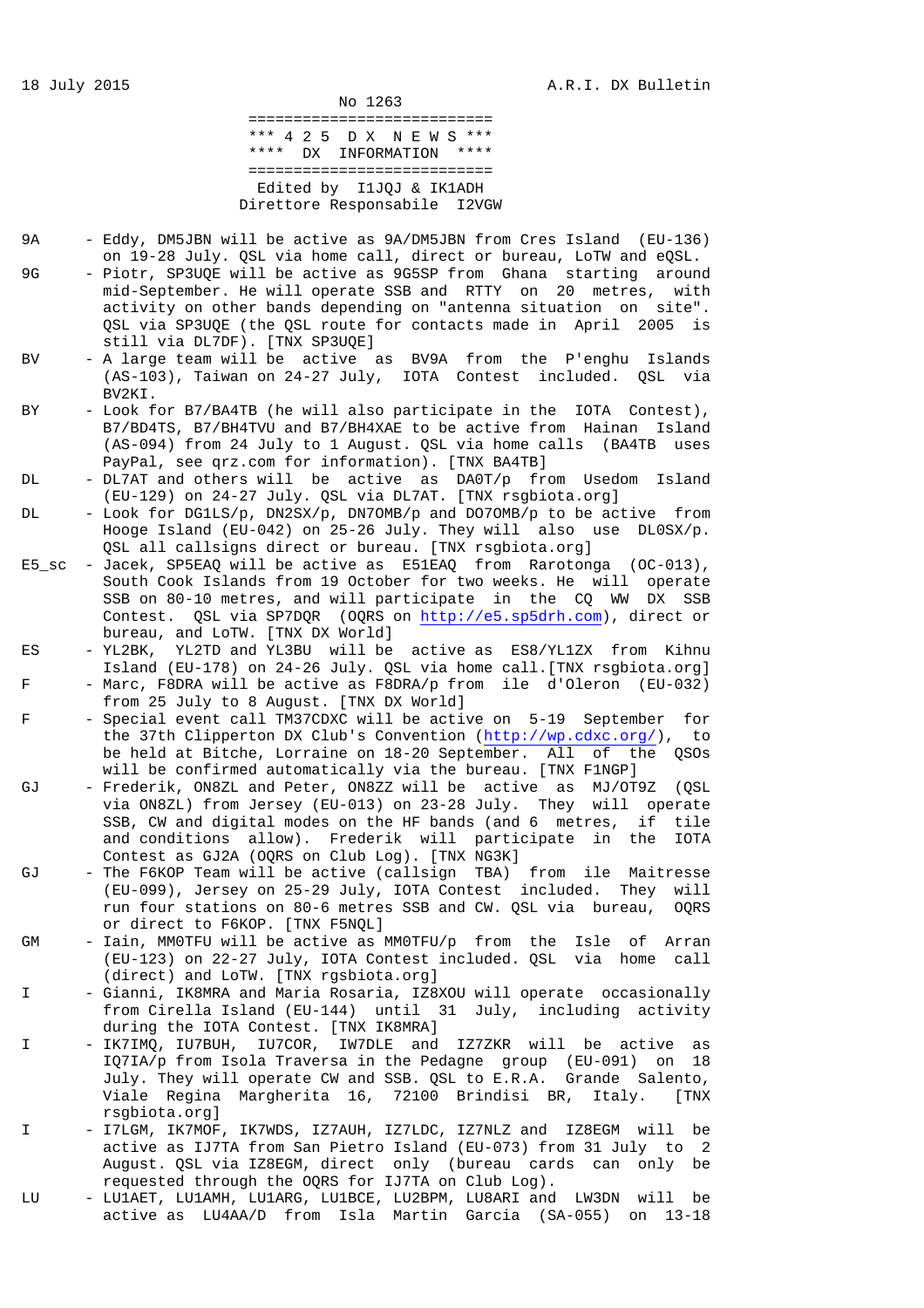August. They will operate SSB, CW and digital modes on 80-10 metres, and will participate in the International Lighthouse/ Lightship Weekend and the SARTG WW RTTY Contest. QSL via LU4AA, direct or bureau. [TNX rgsbiota.org]

- LZ LZ1BJ, LZ1QN, LZ1QV, LZ1ZF, LZ2JR, LZ3BB and LZ3YY will be active as LZ0I from the island of Sveti Ivan (EU-181) on 23-26 July. Before the IOTA Contest they will concentrate on 30, 17 and 12 metres. QSL via LZ1BJ (bureau preferred). [TNX NG3K]
- ON Special callsign OS22F will be in use from 26 July to 2 August to celebrate 22 years of friendship between the Belgian Amateur Radio Club of Ronse/Renaix (ON4RSX) and the French Radio Club de Neuville et du Haut Poitou (F5KFL), which have been twinned since 1993. QSL via bureau. [TNX VA3RJ]
- OZ Olaf, DL7CX will be active as OZ/DL7CX from Vendsyssel-Thy (EU-171) from 18 July to 1 August, IOTA Contest included. QSL via home call, bureau preferred.
- OZ Rico, DO6EBB will be active as OZ/DO6EBB from Fano Island (EU-125) from 19 July to 1 August. QSL via home call, direct or bureau. [TNX rsgbiota.org]
- OZ Look for OZ/DL8MF to be active from Samso Island (EU-172) on 23-26 July. QSL via home call, direct or bureau. [TNX rsgbiota.org]
- OZ Henning, OZ1BII will be active as 5P2I/p from Endelave Island (EU-172) on 25-26 July for the IOTA Contest. He will operate CW only. QSL via bureau. [TNX OZ1BII]
- PA PE1GUR will be active as PA6FUN from Ameland Island (EU-038, JO23vk) from 20 July to 1 August. He will be QRV on 6 metres only. QSL for this operation via PE1GUR (direct). [TNX rsgbiota.org]
- RI1F Eugene, UA4RX is returning to Heiss Island, Franz Josef Land (EU-019) to stay there for one year. Starting around early August, look for him to be QRV in his spare time as RI1FJ. QSL via LoTW or direct to UA2FM (OQRS on Club Log).
- SM Olof, G0CKV will be active as SM5CKV/p from Harstena Island (EU-177) from 20 July to 1 August. Main activity will take place during the IOTA Contest. QSL via G0CKV and LoTW. [TNX The Daily DX]
- SV5 Kim, ON4BCV will be active as SV5/ON4BCV/p from Karpathos, Dodecanese (EU-001) on 21-28 July. QSL via home call.
- SV9 Markus, OE3MCS will be active holiday style as SV9/OE3MCS/p from Crete (EU-015) on 18-25 July. He will operate QRP on 20, 15 and 10 metres. [TNX rsgbiota.org]
- SV9 Christo, LZ3FN will be active as SW9AA from either the main island of Crete (EU-015) and the coastal island of Chrysi (EU-187) between 19 July and 1 August. QSL via LZ1PM. [TNX NG3K]
- T2 Stan, LZ1GC and Lubo, OM5ZW will be active as T2GC from Funafuti, Tuvalu (OC-015) from 24 September to 14 October. They will operate CW, SSB and RTTY with two stations on 160-6 metres. QSL via LZ1GC, direct or bureau (please use the OQRS provided by Club Log), and LoTW. Further information can be found at www.c21gc.com.
- UA The RI1PC & RI1PT team [425DXN 1262] reached the town of Indiga on 16 July and is waiting for the windy and rainy weather to improve. The first island to be activated will be Timanets (EU-188) as RI1PT, followed by Chaichiy (EU-160) as RI1PC. Plans are to operate for about six days from each island until 29 July. See www.ri1pc.org for updates. [TNX UA3AKO]
- W Once again Jon, WB8YJF will be active as WB8YJF/4 from Ocracoke Island (NA-067) on 19-26 July, IOTA Contest included. QSL via home call, direct or bureau. [TNX OPDX Bulletin]
- YB Budi, YF1AR (www.yf1ar.com) is active as YF1AR/0 from the Seribu Islands (OC-177) until 21 July. Plans are to operate mainly SSB on 40-10 metres from the islands of Harapan (16-18 July), Peniki (18-20 July) and Kelapa (20-21 July). QSL via the OQRS on Club Log (preferred, direct link on qrz.com) or N2OO. [TNX YF1AR]
- YN Dan, HR2DMR expects to start activity as H76W from Farallones de Coseguina (NA-212) [425DXN 1261] on 18 July. "He can only operate during his morning and afternoons due to military operations also on the island". QSL via KD4POJ. [TNX DX World]
- Z2 David OK6DJ, Petr OK1FCJ and Pavel OK1FPS will be active as Z21MG from Zimbabwe on 21-30 September, with some limited activity on 20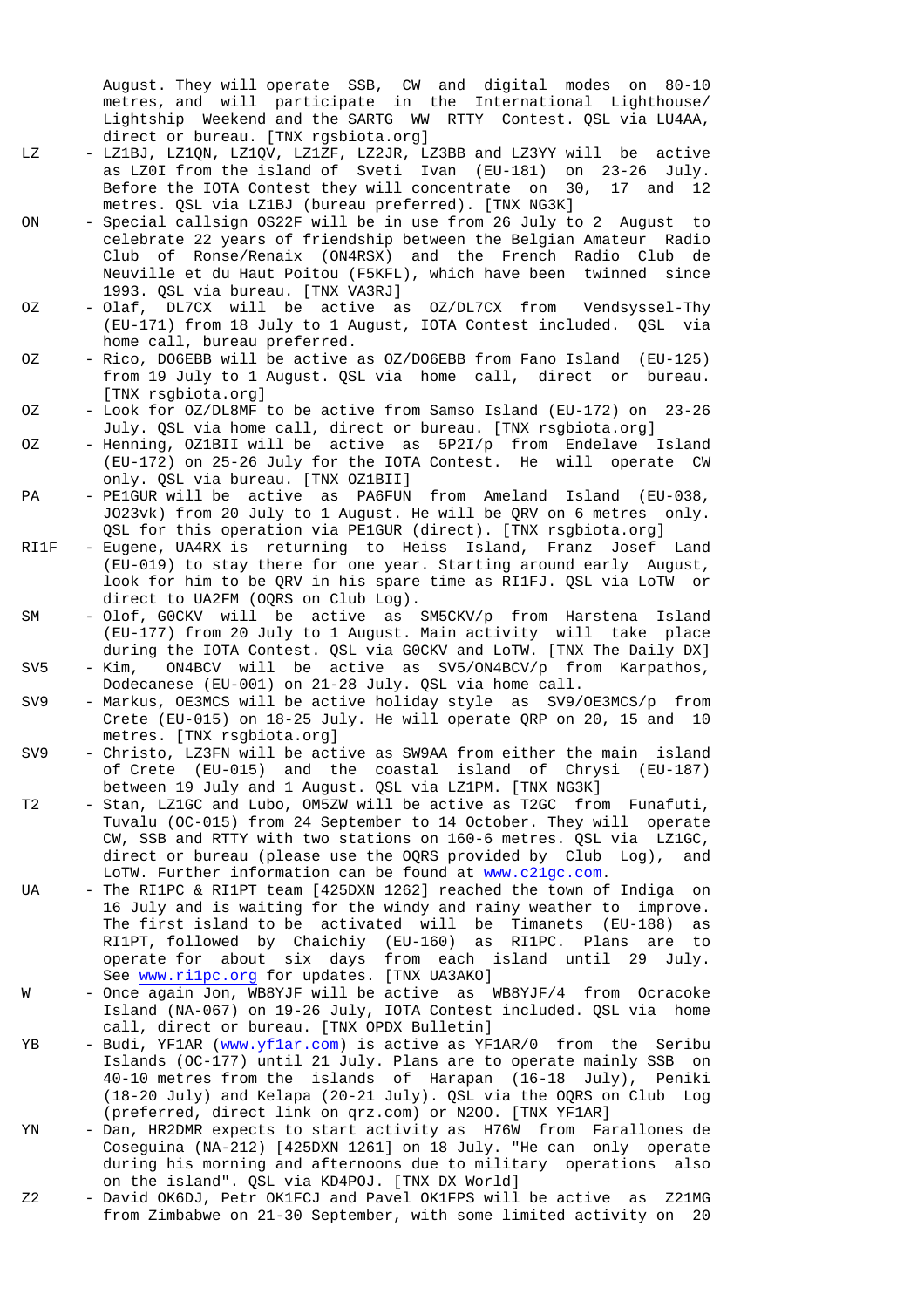September and 1 October. They will operate CW, SSB and digital modes (CQ WW RTTY Contest included) on 160-10 metres. QSL via OK6DJ, direct or bureau (preferably through Club Log's OQRS), eQSL and LoTW. See www.cdxp.cz for further information.

> =========================== \*\*\* 4 2 5 D X N E W S \*\*\* \*\*\*\* GOOD TO KNOW ... \*\*\*\* =========================== Edited by I1JQJ & IK1ADH Direttore Responsabile I2VGW

EN7P ---> Apparently there are problems in downloading the QSOs made with EN7P from the WWFF Log Search, Vladimir UT1PG reports. Paper QSL cards can be requested direct (P.O.Box 21, Kovel-8, 45008, Ukraine) or via the bureau by sending your request by email to ut1pg[@]lrv.net.ua. [TNX UT1PG]

IARU NEWS ---> On 2 July 2015, voting was completed on the admission of Association Burundaise des Amateurs Radio et Television (ABART) to IARU membership. With 51 affirmative votes required for approval, there were 67 votes in favour of and no votes in opposition to Proposal No. 253, which is therefore adopted.

IARU Region 1 has also requested that the International Secretariat resubmit a proposal for the admission of Shoqata e Radio Amatoreve te Kosoves (SHRAK). Two votes in favour of SHRAK being admitted to the IARU were received shortly after the voting deadline. Those two votes, if received before the deadline, would have been sufficient to have the proposal adopted. Region 1 and the International Secretariat have determined under the circumstances that submitting the proposal for a vote of the Member-Societies a second time is appropriate (Proposal No. 254). The closing date for receipt by the International Secretariat of votes is 9 December 2015. Details can be found at http://www.iaru.org/news--events.

ICPO BULLETIN ---> VA3RJ's useful ICPO (Islands, Castles & Portable Operations) Bulletin will soon be available only on Dave's website, in a DX Calendar format: http://www.qsl.net/va3rj/icpo.html. "It is time to hang up my hat and have some time to play radio, instead of writing about it", Dave says.

VP8SGI & VP8STI ---> The Intrepid DX Group announced on 15 July that all of their plans "are moving forward very well" and that they are "testing and re-testing our gear one last time before it goes into a container next week and makes its voyage to meet the RV Braveheart in New Zealand". The team's goal is to conduct two 8-10 day DXpeditions to South Georgia and the South Sandwich Islands. They will be QRV with six stations on all bands (including 6 and 60 metres); in order to increase the number of unique callsigns, they will "select a band that is propagating for the most hours of the day, and we will be QRV on that band for the duration of our activity". The VP8STI/VP8SGI team still has a significant deficit of \$110,000 and needs the support of the worldwide DX Community to help them make this project a success: "we encourage you to visit our website (www.intrepid-dx.com/vp8) and donate via the PayPal link".

----------------------------------------------------------------------------

QSLs received direct or through managers: 1A0C, 3G0ZC, 4S7AB, 4U1ITU, 4W/PE7T, 4W0VB, 5A1AL, 5J0B, 5U5U, 6Y5WJ, 7QAA, 8Q7CQ, 9H1XT, 9K2SS, 9K9GHL, 9M2SE (AS-046), 9N7FD, 9N7WE, A45XR, A61E, A75GA, AM990IB, BH4IGO, DS2GOO/4 (AS-084), DV1UD/p (OC-093), E40VB, E41WT, EJ9FBB (EU-103), ER/G3TXF, ER3GQ, EX8MLE, EY8/UA4WHX, FP/OE3GEA, GB70VE, H70ORO, HB0/IK3TND, HS1AOJ, HT9H, IS0LYN, J6/AD4J, J6/G0VJG, J6/SP7VC, J79JA, JG8NQJ/JD1, JT1CO, JW9JKA, K1N, KG4YL, KT5BSA (NA-066), LZ17SOZ, OA4TT, OD5NH, OF9X, P40FY, P43E, PJ2/VE7ACN, PQ0T, PW0F , PW2C (SA-024), PX8I (SA-060), PY0F/PP1CZ, PZ5RZ, S560T, SV2ASP/A, SZ8LSV (EU-049), T6T, TC0MI (AS-201), TC3D, TC42A, TI9/3Z9DX, TR8CA, TT8CY, TX5P, V5/G3TXF, VP2ETE, VU2RCT, VU4A, YB4IR/7 (OC-268), YB4IR/9 (OC-147 and OC-239), YB5M (OC-262), YB8RW/3 (OC-237), YB8RW/p (OC-246, OC-271, OC-272, OC-273 and OC-274), YB8TM,